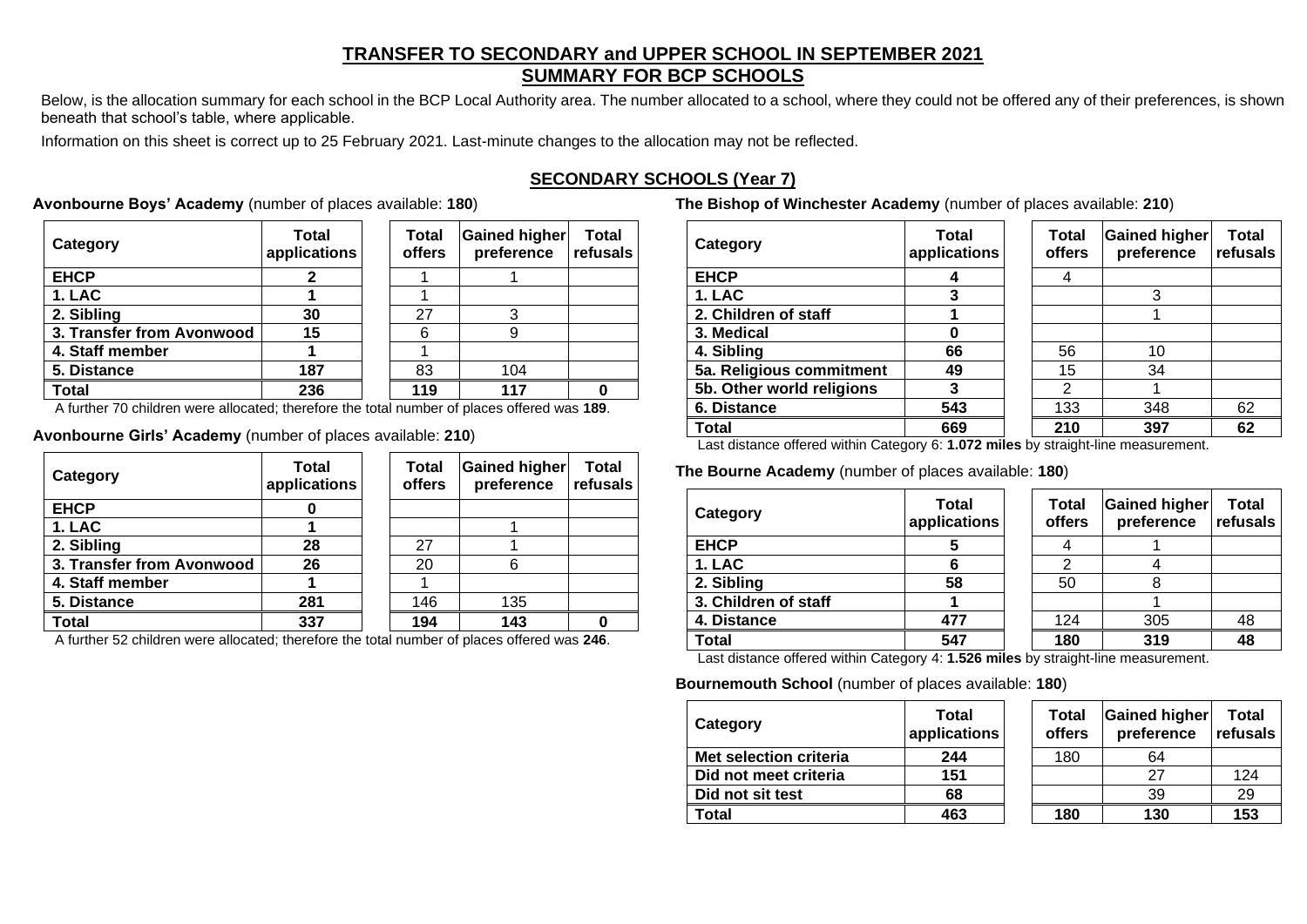## **Bournemouth School for Girls** (number of places available: **180**)

| Category               | <b>Total</b><br>applications | Total<br>offers | Gained higher<br>preference | <b>Total</b><br>refusals |
|------------------------|------------------------------|-----------------|-----------------------------|--------------------------|
| Met selection criteria | 238                          | 177             | 61                          |                          |
| Did not meet criteria  | 241                          |                 | 51                          | 190                      |
| Did not sit test       | 58                           |                 | 36                          | 22                       |
| Total                  | 537                          | 177             | 148                         | 212                      |

**Broadstone Middle School** (number of places available: **17**)

| Category                      | Total<br>applications | Total<br><b>offers</b> | <b>Gained higher</b><br>preference | Total<br>refusals |
|-------------------------------|-----------------------|------------------------|------------------------------------|-------------------|
| <b>EHCP</b>                   |                       |                        |                                    |                   |
| 1. LAC                        | O                     |                        |                                    |                   |
| 2. State care outside England | Ω                     |                        |                                    |                   |
| 3. Staff                      | O                     |                        |                                    |                   |
| 4. In-area sibling            |                       |                        |                                    |                   |
| 5. In-area                    | 9                     | 3                      | 6                                  |                   |
| 6. Out-of-area sibling        | O                     |                        |                                    |                   |
| 7. Out-of-area                | 71                    | 13                     | 45                                 | 13                |
| Total                         | 81                    | 17                     | 51                                 | 13                |

Last distance offered within Category 7: **1.814 miles** by shortest, safe walking route.

**Carter Community School** (number of places available: **180**)

| Category                      | <b>Total</b><br>applications | Total<br>offers | <b>Gained higher</b><br>preference | Total<br>refusals |
|-------------------------------|------------------------------|-----------------|------------------------------------|-------------------|
| <b>EHCP</b>                   |                              |                 |                                    |                   |
| 1. LAC                        |                              |                 |                                    |                   |
| 2. State care outside England |                              |                 |                                    |                   |
| 3. Sibling                    | 35                           | 34              |                                    |                   |
| 4. Children of staff          |                              |                 |                                    |                   |
| 5. Feeder                     | 76                           | 54              | 22                                 |                   |
| 6. Distance                   | 29                           | 10              | 19                                 |                   |
| <b>Total</b>                  | 141                          | 99              | 42                                 |                   |

A further 31 children were allocated; therefore the total number of places offered was **130**.

## **Glenmoor Academy** (number of places available: **180**)

| Category             | <b>Total</b><br>applications | <b>Total</b><br>offers | <b>Gained higher</b><br>preference | <b>Total</b><br>refusals |
|----------------------|------------------------------|------------------------|------------------------------------|--------------------------|
| <b>EHCP</b>          |                              |                        |                                    |                          |
| 1. LAC               |                              |                        |                                    |                          |
| 2. Sibling           | 55                           | 51                     |                                    |                          |
| 3. Children of staff |                              |                        |                                    |                          |
| 4. Distance          | 507                          | 123                    | 261                                | 123                      |
| Total                | 571                          | 180                    | 268                                | 123                      |

**The Grange School** (number of places available: **120**)

| Category                 | Total<br>applications | <b>Total</b><br>offers | <b>Gained higher</b><br>preference | Total<br>refusals |
|--------------------------|-----------------------|------------------------|------------------------------------|-------------------|
| <b>EHCP</b>              |                       |                        |                                    |                   |
| i. LAC                   |                       |                        |                                    |                   |
| ii. In-area, sibling     | 13                    | 12                     |                                    |                   |
| iii. In-area             | 33                    | 20                     | 13                                 |                   |
| iv. Out-of-area, sibling |                       |                        |                                    |                   |
| v. Feeder school         |                       | $\mathcal{P}$          |                                    |                   |
| vi. Children of staff    |                       |                        |                                    |                   |
| vii. Out-of-area         | 16                    | ົ                      | 14                                 |                   |
| Total                    | 71                    | 41                     | 30                                 |                   |

A further 14 children were allocated; therefore the total number of places offered was **55**.

**Highcliffe School** (number of places available: **264**)

| Category               | Total<br>applications | <b>Total</b><br>offers | <b>Gained higher</b><br>preference | Total<br>refusals |
|------------------------|-----------------------|------------------------|------------------------------------|-------------------|
| <b>EHCP</b>            |                       |                        |                                    |                   |
| 1. LAC                 | 8                     | 3                      | 5                                  |                   |
| 2. In-area sibling     | 74                    | 72                     | $\overline{2}$                     |                   |
| 3. Children of staff   | 2                     | 2                      |                                    |                   |
| 4. In-area             | 205                   | 139                    | 66                                 |                   |
| 5. Out-of-area sibling | 13                    | 12                     |                                    |                   |
| 6. Feeder school       | 32                    | 18                     | 14                                 |                   |
| 7. Out-of-area         | 226                   | 17                     | 175                                | 34                |
| <b>Total</b>           | 561                   | 264                    | 263                                | 34                |

Last distance offered within Category 7: **2.033 miles** by straight-line measurement.

**Magna Academy Poole** (number of places available: **180**)

| Category                       | Total<br>applications | <b>Total</b><br>offers | <b>Gained higher</b><br>preference | Total<br>refusals |
|--------------------------------|-----------------------|------------------------|------------------------------------|-------------------|
| <b>EHCP</b>                    | 2                     | 2                      |                                    |                   |
| i. LAC                         |                       | 4                      | 3                                  |                   |
| ii. State care outside England | 0                     |                        |                                    |                   |
| iii. Sibling                   | 75                    | 68                     |                                    |                   |
| iv. Attending Ocean Academy    | 58                    | 33                     | 25                                 |                   |
| v. Children of staff           | 0                     |                        |                                    |                   |
| vi. Distance                   | 447                   | 73                     | 273                                | 101               |
| Total                          | 589                   | 180                    | 308                                | 101               |

Last distance offered within Category vi: **1.106 miles** by shortest, safe walking route.

Last distance offered within Category 4: **1.144 miles**.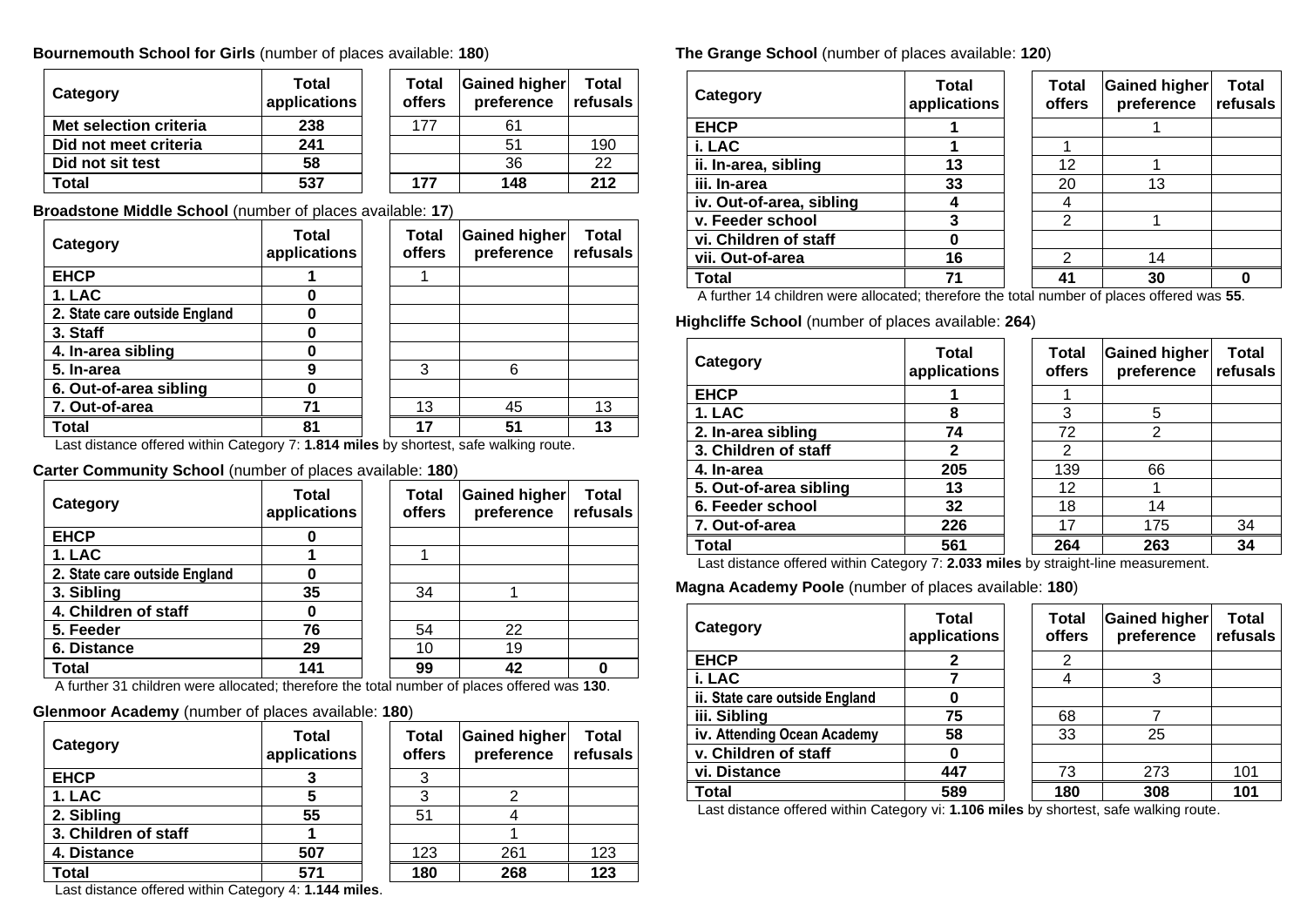#### **Oak Academy** (number of places available: **240**)

| Category                             | <b>Total</b><br>applications | Total<br>offers | <b>Gained higher</b><br>preference | <b>Total</b><br>refusals |
|--------------------------------------|------------------------------|-----------------|------------------------------------|--------------------------|
| <b>EHCP</b>                          |                              | 2               |                                    |                          |
| A. LAC                               |                              |                 |                                    |                          |
| <b>B.</b> State care outside England | O                            |                 |                                    |                          |
| C. Children of staff                 | O                            |                 |                                    |                          |
| D. In-area sibling                   | 23                           | 21              | 2                                  |                          |
| E. In-area                           | 45                           | 28              | 17                                 |                          |
| F. Out-of-area sibling               | 2                            |                 |                                    |                          |
| G. Out-of-area                       | 49                           | 24              | 25                                 |                          |
| Total                                | 122                          | 76              | 46                                 |                          |

A further 72 children were allocated; therefore the total number of places offered was **148**.

**Parkfield School** (number of places available: **28** in addition to 56 children already on roll in Year 6)

| Category             | <b>Total</b><br>applications | Total<br>offers | <b>Gained higher</b><br>preference | <b>Total</b><br>refusals |
|----------------------|------------------------------|-----------------|------------------------------------|--------------------------|
| <b>EHCP</b>          |                              |                 |                                    |                          |
| 1. LAC               |                              |                 |                                    |                          |
| 2. Sibling           |                              |                 |                                    |                          |
| 3. Children of staff |                              |                 |                                    |                          |
| 4. Distance          | 95                           | 24              | 68                                 |                          |
| Total                | 102                          | $29*$           | 70                                 |                          |

Last distance offered within Category 4: **3.987 miles** by straight-line measurement.

\* NB Twins straddled the 28th and 29th places; therefore, the school admitted both children, above Published Admission Number.

#### **Parkstone Grammar School** (number of places available: **192**)

|                                  | Category                                 | Total<br>applications | Total<br><b>offers</b> | <b>Gained higher</b><br>preference | <b>Total</b><br>refusals |
|----------------------------------|------------------------------------------|-----------------------|------------------------|------------------------------------|--------------------------|
| <b>EHCP</b>                      |                                          | 0                     |                        |                                    |                          |
|                                  | A. LAC                                   | 3                     | 3                      |                                    |                          |
| <b>Met required<br/>standard</b> | <b>B.</b> State care outside England     | 0                     |                        |                                    |                          |
|                                  | C. In-area, Pupil Premium                | 6                     | 5                      |                                    |                          |
|                                  | D. In-area                               | 166                   | 151                    | 15                                 |                          |
|                                  | E. Out-of-area, Pupil Premium            |                       | 5                      | $\overline{2}$                     |                          |
|                                  | F. Out-of-area                           | 103                   | 28                     | 63                                 | 12                       |
|                                  | Not required standard / did not sit test | 126                   |                        | 27                                 | 99                       |
| Total                            |                                          | 411                   | 192                    | 108                                | 111                      |

#### **Poole Grammar School** (number of places available: **180**)

|                          | Category                                 | Total<br>applications | <b>Total</b><br>offers | <b>Gained higher</b><br>preference | Total<br>refusals |
|--------------------------|------------------------------------------|-----------------------|------------------------|------------------------------------|-------------------|
| <b>EHCP</b>              |                                          |                       |                        |                                    |                   |
|                          | A. LAC                                   | 0                     |                        |                                    |                   |
| Met required<br>standard | <b>B. State care outside England</b>     | 0                     |                        |                                    |                   |
|                          | C. In-area, Pupil Premium                | 8                     | 4                      | 4                                  |                   |
|                          | D. In-area                               | 159                   | 142                    | 17                                 |                   |
|                          | E. Children of staff                     | 0                     |                        |                                    |                   |
|                          | F. Out-of-area, Pupil Premium            |                       |                        |                                    |                   |
|                          | G. Out-of-area                           | 78                    | 28                     | 50                                 |                   |
|                          | Not required standard / did not sit test | 143                   |                        | 35                                 | 108               |
| <b>Total</b>             |                                          | 390                   | 175                    | 107                                | 108               |

**Poole High School** (number of places available: **325**)

| Category                            | Total<br>applications | Total<br><b>offers</b> | <b>Gained higher</b><br>preference | Total<br>refusals |
|-------------------------------------|-----------------------|------------------------|------------------------------------|-------------------|
| <b>EHCP</b>                         | 0                     |                        |                                    |                   |
| 1. LAC                              | 9                     | 4                      | 5                                  |                   |
| 2. State care outside England       | 0                     |                        |                                    |                   |
| 3. Children of staff                | 6                     | 6                      |                                    |                   |
| 4. Expressly academic *             | $\star$               | 32                     | 94                                 | $\star$           |
| 5a. In-area sibling                 | 83                    | 79                     | 4                                  |                   |
| 5b. Out-area sibling on roll 6.1.20 | 49                    | 42                     | 7                                  |                   |
| 5c. In-area                         | 318                   | 162                    | 120                                | 36                |
| 5d. Out-of-area sibling             |                       |                        |                                    | 6                 |
| 5e. Out-of-area                     | 294                   |                        | 176                                | 118               |
| <b>Total</b>                        | 892                   | 325                    | 407                                | 160               |

Last distance offered within Category 5c: **2.118 miles** by shortest, safe walking route.

\* 235 children sat the Expressly Academic test and the top 32 children not being offered a higher preference were offered under that category. Remaining applicants were then considered under the appropriate part of Category 5, and the number of offer/refusal/gained higher preference included under Category 5.

## **St Aldhelm's Academy** (number of places available: **180**)

| Category                             | Total<br>applications | <b>Total</b><br>offers | Gained higher<br>preference | <b>Total</b><br>refusals |
|--------------------------------------|-----------------------|------------------------|-----------------------------|--------------------------|
| <b>EHCP</b>                          | 3                     | 2                      |                             |                          |
| A. LAC                               |                       |                        |                             |                          |
| <b>B.</b> State care outside England |                       |                        |                             |                          |
| C. Children of staff                 |                       |                        |                             |                          |
| D. In-area sibling                   | 15                    | 15                     |                             |                          |
| E. In-area                           | 53                    | 38                     | 15                          |                          |
| F. Out-of-area sibling               | 19                    | 17                     | 2                           |                          |
| G. Out-of-area                       | 85                    | 42                     | 43                          |                          |
| Total                                | 176                   | 114                    | 62                          |                          |

A further 66 children were allocated; therefore the total number of places offered was **180**.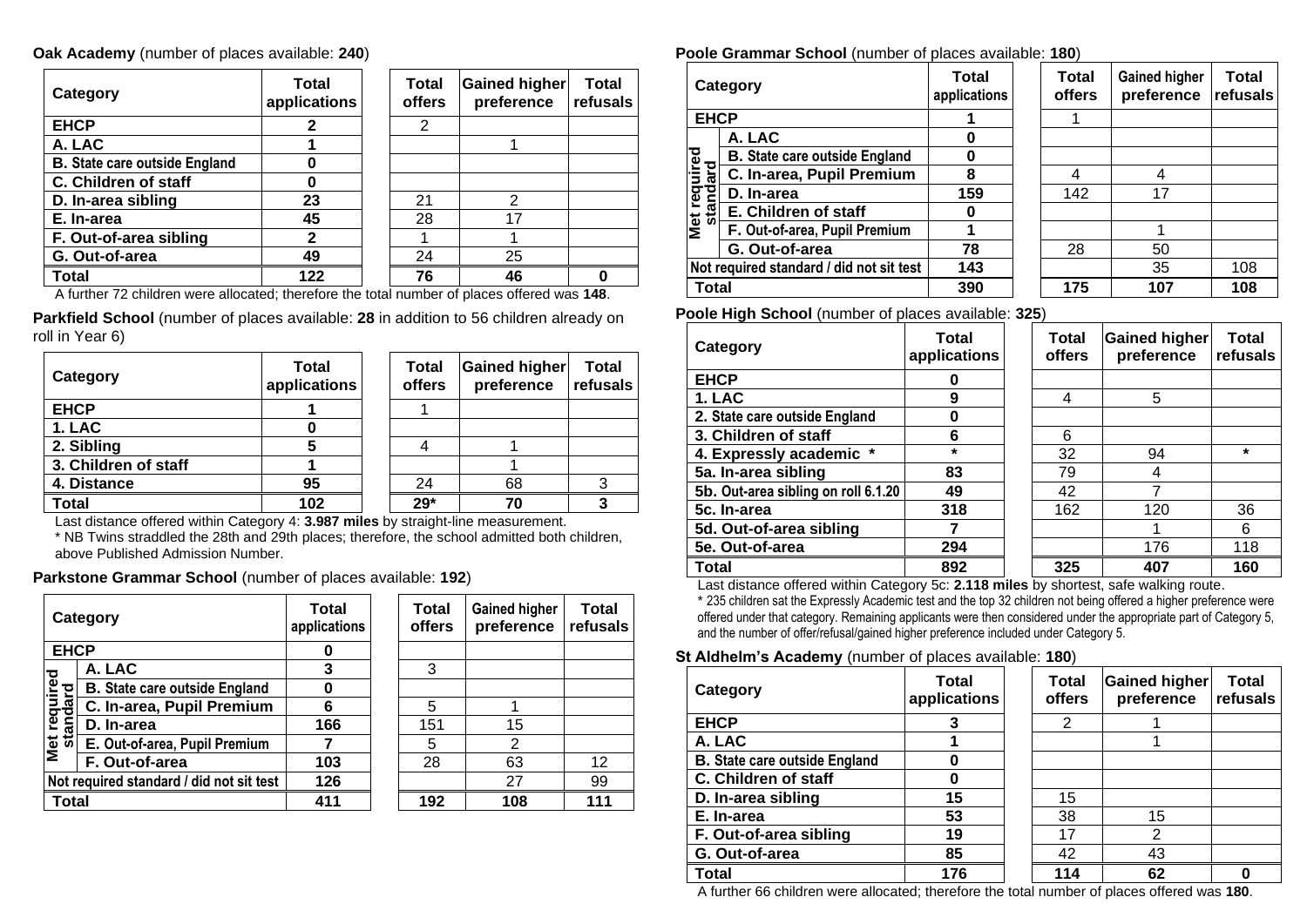## **St Edward's RC-CE VA School** (number of places available: **182**)

| Category                       | Total<br>applications | <b>Total</b><br>offers | Gained higher<br>preference | Total<br>refusals |
|--------------------------------|-----------------------|------------------------|-----------------------------|-------------------|
| <b>EHCP</b>                    |                       |                        |                             |                   |
| 1. LAC                         | 7                     | 6                      |                             |                   |
| 2b. Baptised Catholic, sibling | 28                    | 25                     | 3                           |                   |
| <b>2c. Baptised Catholic</b>   | 52                    | 37                     | 15                          |                   |
| 3a. Baptised CE, staff         | $\mathbf{2}$          |                        |                             |                   |
| 3b. Baptised CE, sibling       | 20                    | 16                     | 4                           |                   |
| 3c. Baptised CE                | 52                    | 36                     | 16                          |                   |
| 4b. Other Christian, sibling   | 5                     | 4                      |                             |                   |
| <b>4c. Other Christian</b>     | 8                     | 6                      | $\mathcal{P}$               |                   |
| 5b. Other religion, sibling    | 8                     | 8                      |                             |                   |
| 5c. Other religion             | 11                    | 6                      | 5                           |                   |
| 6a. Distance, staff            | 3                     | $\mathfrak{p}$         |                             |                   |
| 6b. Distance, sibling          | 18                    | 15                     | 3                           |                   |
| 6c. Distance                   | 388                   | 16                     | 252                         | 120               |
| Total                          | 606                   | 182                    | 304                         | 120               |

Last distance offered within Category 6c: **0.702 miles** by shortest, safe walking route.

**St Peter's School** (number of places available: **180** in addition to 60 children already on roll in Year 6)

| Category                                                | Total<br>applications | Total<br>offers                          | Gained higher<br>preference | <b>Total</b><br>refusals |
|---------------------------------------------------------|-----------------------|------------------------------------------|-----------------------------|--------------------------|
| <b>EHCP</b>                                             | 3                     | 3                                        |                             |                          |
| 1. Baptised LAC                                         | 0                     |                                          |                             |                          |
| 2.1. Catholic, weekly, sibling                          | 49                    | 48                                       |                             |                          |
| 2.2. Catholic, weekly                                   | 89                    | 67                                       | 22                          |                          |
| 2.3. Catholic, monthly, sibling                         | 14                    | 12                                       | $\overline{2}$              |                          |
| 2.4. Catholic, monthly                                  | 27                    | 20                                       | $\overline{7}$              |                          |
| 2.5. Catholic, less often, sibling                      | 2                     | $\mathfrak{p}$                           |                             |                          |
| 2.6. Catholic, less often                               | 8                     | 4                                        | 4                           |                          |
| 3. Non-baptised LAC                                     | 6                     | 3                                        | 3                           |                          |
| 4.1. Children of staff, sibling                         | 2                     | $\overline{2}$                           |                             |                          |
| 4.2. Children of staff                                  | $\overline{2}$        |                                          | 2                           |                          |
| 5.1. Other Christian, sibling                           | 6                     | 3                                        | 3                           |                          |
| 5.2. Other Christian                                    | 19                    | 9                                        | 10                          |                          |
| 6.1. Other faiths, sibling                              | 0                     |                                          |                             |                          |
| 6.2. Other faiths                                       | 4                     | 4                                        |                             |                          |
| 7.1 Other children, sibling                             | 17                    | 3                                        | 4                           | 10                       |
| 7.2 Other children                                      | 359                   |                                          | 247                         | 112                      |
| Total<br>$\mathbf{u} \cdot \mathbf{v}$<br>$\sim$ $\sim$ | 607                   | 180<br><b>Contract Contract Contract</b> | 305<br>.                    | 122                      |

**Twynham School** (number of places available: **264**)

| Category                 | Total<br>applications | Total<br>offers | <b>Gained higher</b><br>preference | Total<br>refusals |
|--------------------------|-----------------------|-----------------|------------------------------------|-------------------|
| <b>EHCP</b>              | 5                     | 5               |                                    |                   |
| i. LAC                   | 9                     | 5               |                                    |                   |
| ii. In-area, sibling     | 71                    | 71              |                                    |                   |
| iii. In-area             | 165                   | 145             | 20                                 |                   |
| iv. Out-of-area, sibling | 40                    | 38              | 2                                  |                   |
| v. Feeder school         | 10                    |                 | 3                                  |                   |
| vi. Children of staff    | 8                     |                 |                                    | 2                 |
| vii. Out-of-area         | 493                   |                 | 338                                | 155               |
| Total                    | 801                   | 264             | 373                                | 164               |

**Winton Academy** (number of places available: **180**)

| Category             | <b>Total</b><br>applications | <b>Total</b><br>offers | Gained higher<br>preference | <b>Total</b><br>refusals |
|----------------------|------------------------------|------------------------|-----------------------------|--------------------------|
| <b>EHCP</b>          |                              | ⌒                      |                             |                          |
| 1. LAC               | 6                            | 6                      |                             |                          |
| 2. Sibling           | 70                           | 64                     | 6                           |                          |
| 3. Children of staff |                              | 2                      |                             |                          |
| 4. Distance          | 500                          | 106                    | 261                         | 133                      |
| Total                | 582                          | 180                    | 269                         | 133                      |

Last distance offered within Category 4: **1.024 miles** by straight-line measurement.

Within Category 7.1, allocation is based on year group of sibling, not distance.